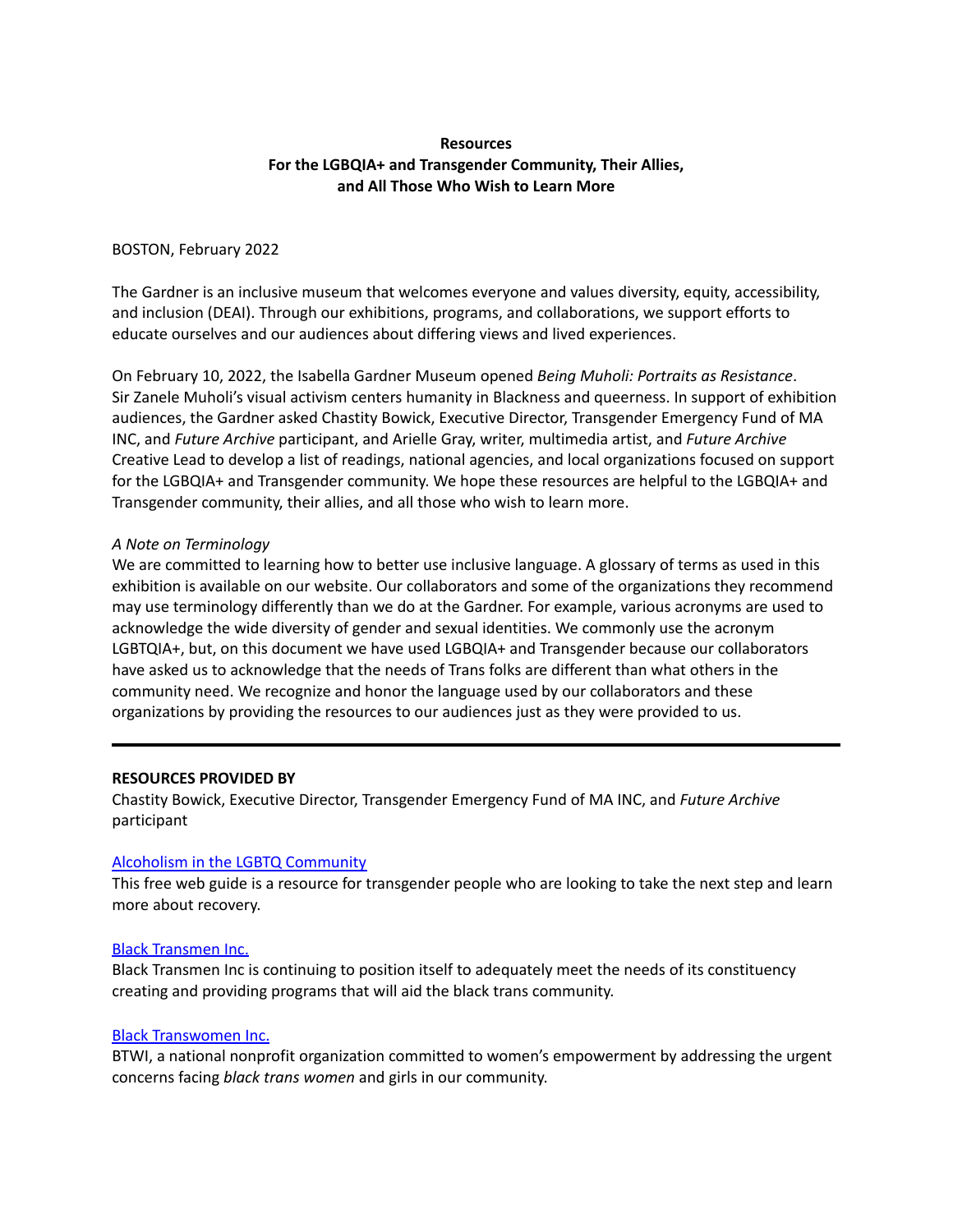### Black [Trans](https://www.facebook.com/blacktransmx/) MX (on Facebook)

Black Trans MX (BTXI) is created to advance equality for the gender non-conforming and non-binary community.

### Center of Excellence for [Transgender](https://prevention.ucsf.edu/transhealth) Health

Increasing access to comprehensive, effective, and affirming healthcare services for transgender communities

#### Gender [Spectrum](https://www.genderspectrum.org/)

Gender Spectrum works to create gender sensitive and inclusive environments for all children and teens.

#### I AM: Trans [People](http://www.transpeoplespeak.org/) Speak

A project created by the Massachusetts Transgender Political Coalition – MTPC to raise awareness about the diversity in the trans community.

#### [Massachusetts](https://www.masstpc.org/) Trans Political Coalition

Working towards lived equity for transgender, nonbinary, and all gender expansive people in Massachusetts.

### MOTHA (The Museum of [Transgender](https://www.motha.net/) History & Art)

The mission of MOTHA is to ask audiences to think critically about what a visual history of transgender life could and should look like, and if it's even possible to compile a comprehensive history of an identity category for which the language is fairly new, sometimes contested, and still rapidly evolving.

### National Center for [Transgender](https://transequality.org/) Equality

The *National Center for Transgender Equality* is the nation's leading social justice advocacy organization winning life-saving change for transgender people.

### Substance Abuse [Rehabilitation](https://www.therecoveryvillage.com/local-rehab-resources/massachusetts/) and Treatment

Find the best options for treatment, detox, rehab and more.

The [Recovery](https://www.therecoveryvillage.com/resources/lgbtq/) Village

LGBTQ+ Drug and Alcohol Treatment Resources

### The Sylvia Rivera Law [Project](https://srlp.org/)

The Sylvia Rivera Law Project works to guarantee that all people are free to self-determine gender identity and expression, regardless of income or race, and without facing harassment, discrimination or violence.

## The [Transgender](https://transgenderlawcenter.org/) Law Center

Transgender Law Center is the largest national trans-led organization advocating self-determination for all people.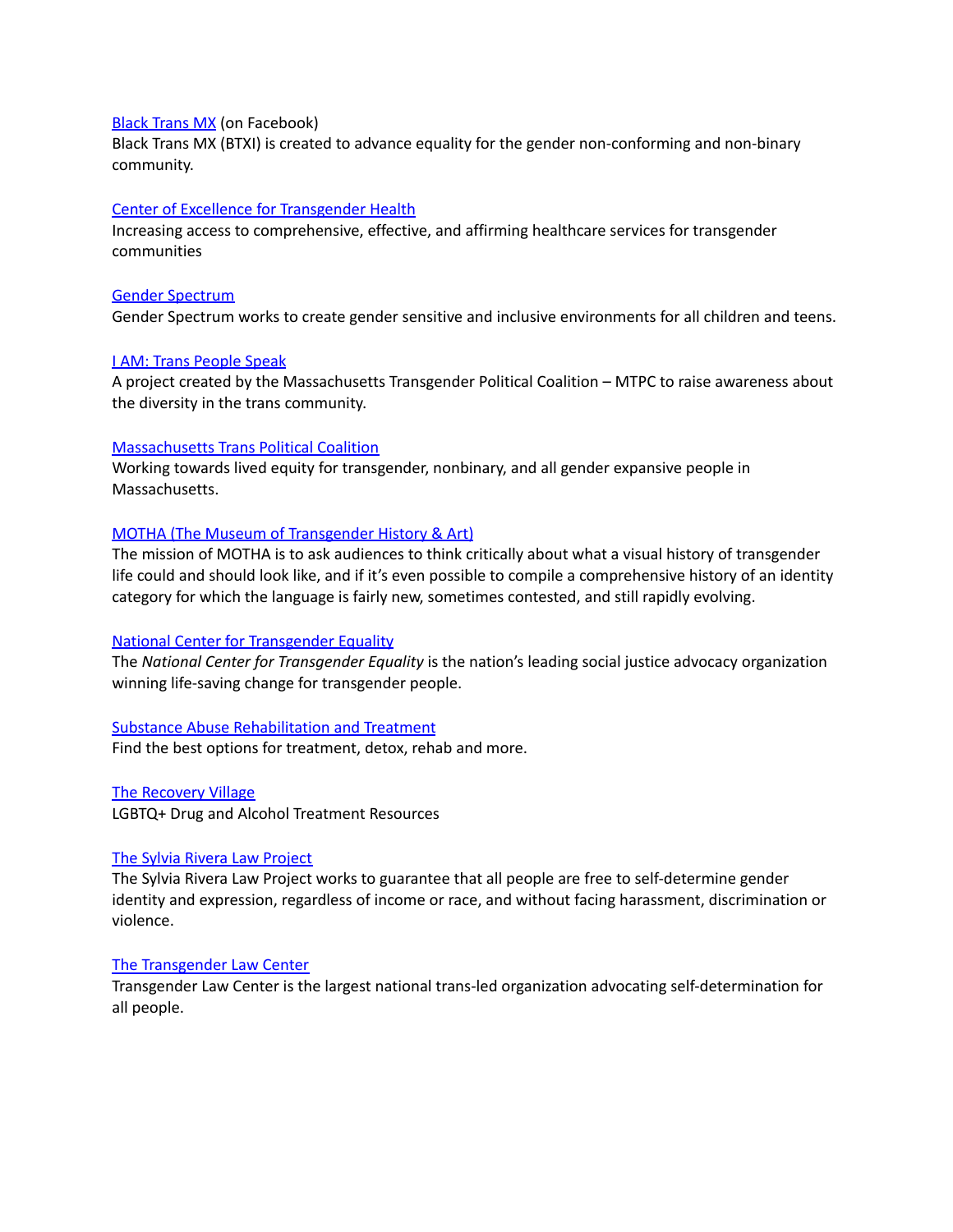### [TransAthlete.com](https://www.transathlete.com/)

TransAthlete is a resource for students, athletes, coaches, and administrators to find information about trans inclusion in athletics at various levels of play.

## [TransLatin@](https://www.translatinacoalition.org/) Coalition

Members of the TransLatin@ Coalition (TLC) are transgender Latina leaders who come together from all across the country, donating their time to organize and advocate for the issues and needs of Trans Latin@ community living in the United States.

## [Transgender](https://www.nytimes.com/interactive/2015/opinion/transgender-today) Lives: Your Stories

As part of a series of [editorials](http://www.nytimes.com/trans-today) about transgender experiences, we are featuring personal stories that reflect the strength, diversity and challenges of the community.

### Trans People of Color [Coalition](https://www.facebook.com/TransPOCC/) (on Facebook)

Trans People of Color Coalition (TPOCC) exists to advance justice for all trans people of color.

## [Transgender](http://transveteran.org/) American Veterans Association

The Transgender American Veterans Association advocates for equality for transgender veterans and active-duty service members in healthcare, benefits, and open transgender military service.

### Trans Club of New [England](https://tcne.org/)

Trans Club of New England (TCNE) hosts the 40th annual First Event Conference on January 29 through February 2 at the Boston Park Plaza Hotel.

Trans [Lifeline](https://translifeline.org/) (English and Spanish) Phone: 877-565-8860

Trans [Resistance](https://www.transresistancema.com/) MA Empowering Trans People of Color in Massachusetts

# Trans Women of Color [Collective](https://www.twocc.us/)

TWOCC seeks to shift the narrative of surviving to thriving in our communities. We strive to build economic empowerment and global networks that connect rural communities with suburban enclaves, inner city youth with elders, donors with Black trans entrepreneurs, healers with those seeking to be whole and collaborators with agitators.

### Trans Youth Equality [Foundation](http://www.transyouthequality.org/)

The Trans Youth Equality Foundation provides education, advocacy and support for transgender and gender non-conforming children and youth and their families.

### TransYouth Family Allies and TranYouth Equality [Foundation](http://www.transyouthequality.org/)

A TransYouth Family Ally (TYFA) is any person or organization who is supportive of trans, gender variant and gender questioning children and their families and can uphold the mission of TYFA.

Transgender Emergency Fund – [Massachusetts](https://transemergencyfund.org/)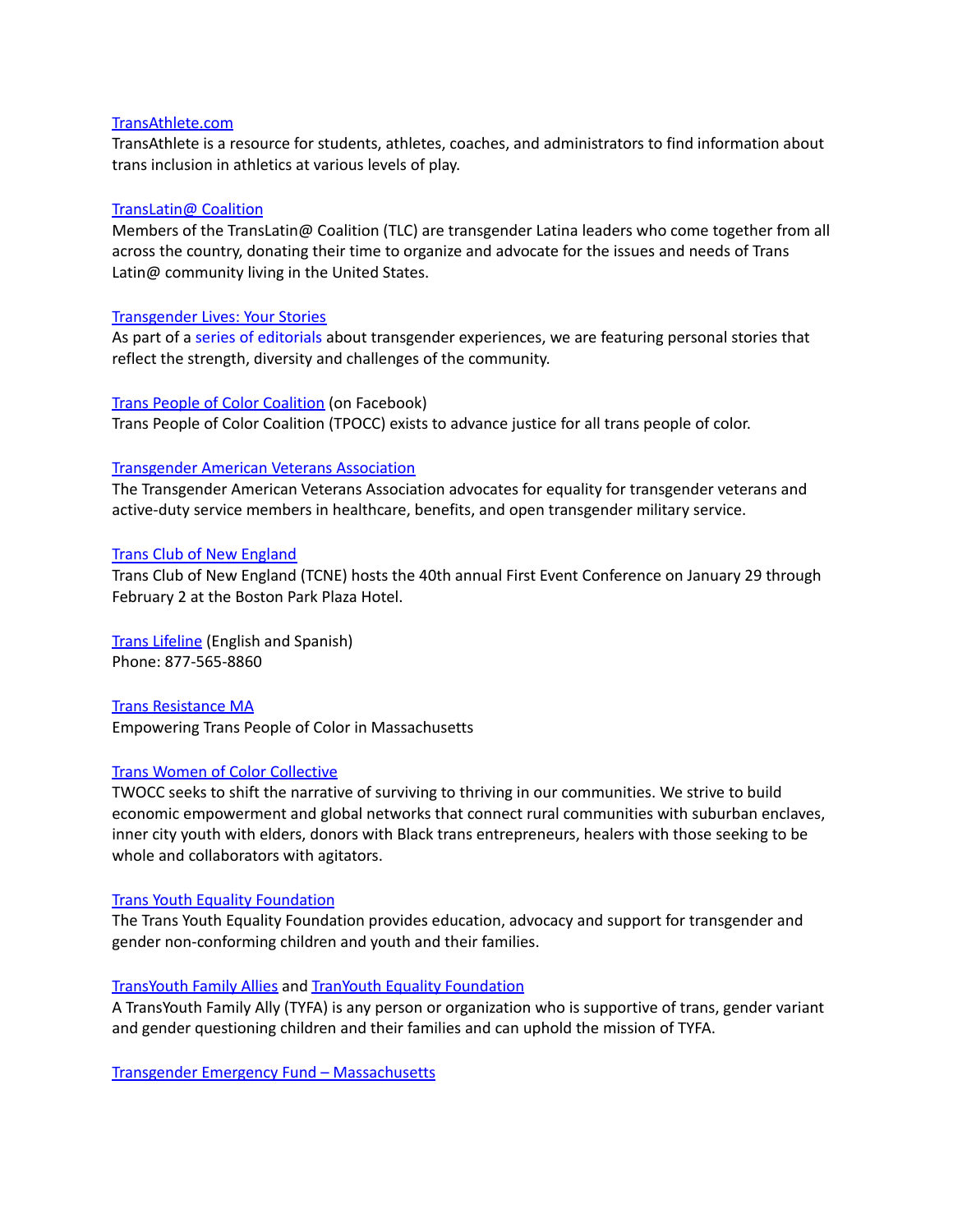Transgender Emergency Fund. Since 2008, the Transgender Emergency Fund of Massachusetts has been providing critical assistance to low-income transgender people in MA. The Transgender Emergency Fund assists with homelessness prevention, shelter assistance, nutrition assistance, prescription co-pay assistance, transportation, and escort to medical appointments, etc. All services are contingent on the availability of funds. The Transgender Emergency Fund is a nonprofit 501(c)3 organization and is operated solely on donations.

## HIV [Testing/Services](https://www.mac-boston.org/) | Multicultural AIDS Coalition ...

The Multicultural AIDS Coalition mission is to mobilize communities of color to end the HIV epidemic. MAC supports broader efforts to eradicate conditions that fuel the epidemic, including substance abuse, sexually transmitted infections, lack of healthcare access, homelessness, incarceration, and discrimination based on race, sex, ethnicity, sexual orientation and gender identity.

### **[BAGLY](https://www.linkedin.com/company/bagly-inc)**

The Boston Alliance of Gay, Lesbian, Bisexual, and Transgender Youth is a youth-led, adult-supported social support organization committed to social justice, and creating, sustaining and advocating for programs, policies, and services for the GLBT youth community.

## **RESOURCES PROVIDED BY**

Arielle Gray, writer, multimedia artist, and *Future Archive* Creative Lead

## **Resource/Community List**

### UnBound Bodies [Collective](https://www.facebook.com/unboundbodies/)

This community driven arts lab is for QTPOC seeking to expand their arts practice in different ways. UnBound Bodies hosts programs and installations throughout the year.

### PRIDE [EXTENDED](https://www.instagram.com/prideextended/?hl=en)

Founded by Mercedes Loving-Manley, PRIDE EXTENDED centers the stories and needs of Black trans and non-binary people past Pride Month.

### The Theater [Offensive](https://thetheateroffensive.org/)

This organization offers a number of theater-centered programs for LGBTQIA+ youth of color in the city of Boston.

### Black and Pink [Massachusetts](https://www.blackandpinkma.org/)

This abolitionist organization centers QTPOC in its mission to dismantle prisons and inequity in the criminal justice system.

### The [History](http://historyproject.org/) Project

The History Project is a living and expanding archive that documents the LGBTQIA+ community in Massachusetts and other parts of New England. You can submit your own story to the archive.

### The Digital [Transgender](https://www.digitaltransgenderarchive.net/) Archive

This digital archive documents the experiences, stories and work of trans people. You can find photos, records and old newspaper clippings.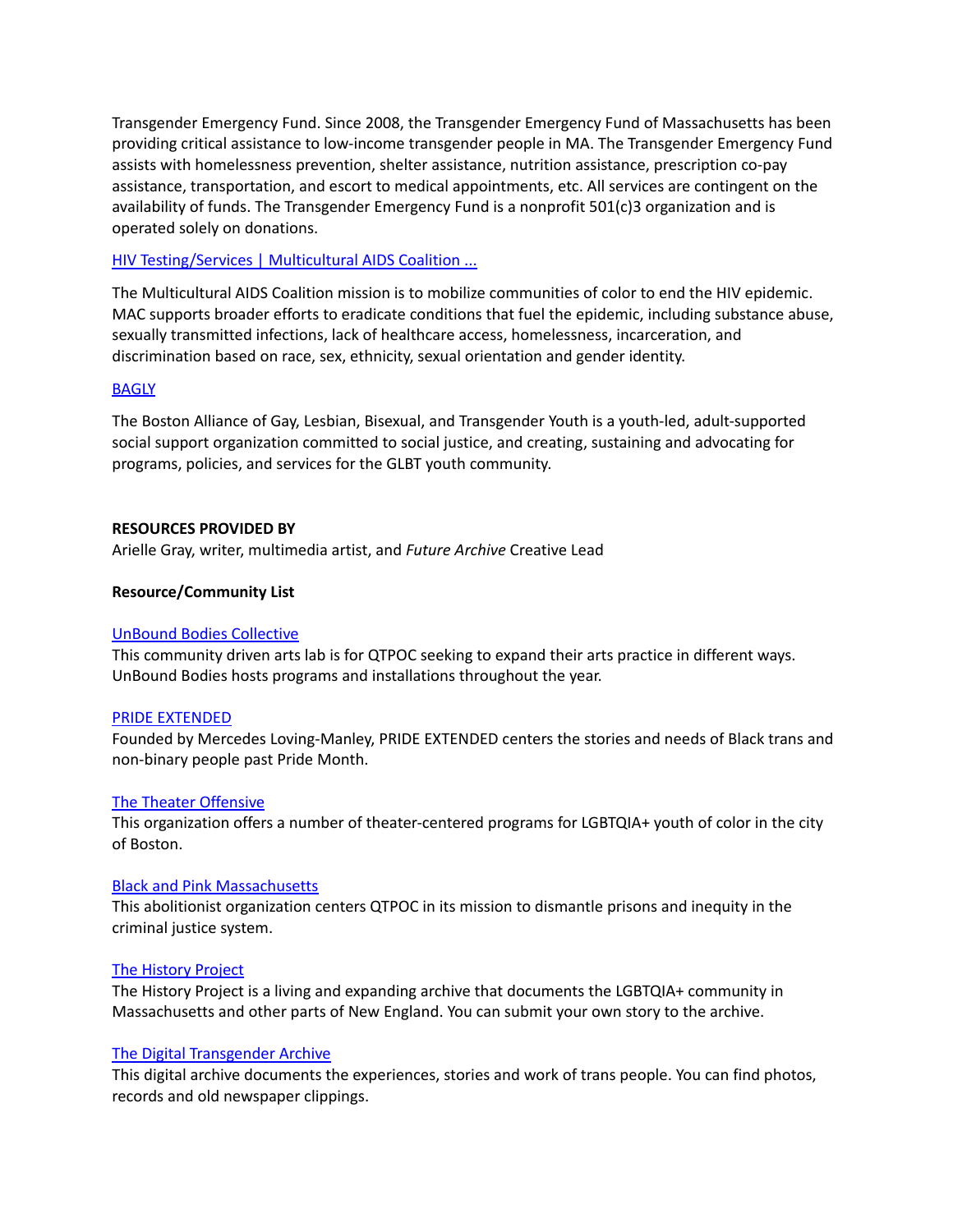## The [Network/](https://www.tnlr.org/en/) La Red

This survivor-led organization is for those in the LGBTQIA+ community seeking help and resources concerning intimate partner abuse.

National [Resource](https://www.lgbtagingcenter.org/) Center on LGBTQ+ Aging

## National Black Trans [Advocacy](https://blacktrans.org/) Coalition

Need help accessing housing or healthcare? If you're outside of Massachusetts and can't contact the other organizations listed, this national group will help you secure what you need.

## Sisters [Unchained](https://sistersunchained.com/)

Are you a woman of color who has a parent who is incarcerated? Sisters Unchained works with women of all identities towards a goal of prison abolition.

Black Trans [Femmes](https://www.instagram.com/btfacollective/) in the Arts

Black Trans [Travel](https://www.blacktranstravelfund.com/) Fund

# The Okra [Project](https://www.theokraproject.com/)

This national service helps provide or locate free meals for Black trans people.

### **Free Readings**

### Our [Mother's](https://libraries.cargo.site/) Gardens

This online reading room, curated by Cierra Peters, provides a myriad of resources on Blackness and queerness. All resources are free to access.

### "Black On Both Sides: A Racial History of Trans [Identity"](https://transreads.org/wp-content/uploads/2019/03/2019-03-17_5c8e04a08bf86_c-riley-snorton-black-on-both-sides-a-racial-history-of-trans-identity.pdf)

Black people have been queering and transcending gender since the beginning of time. This book traces that history.

## "Black Queer Studies: A Critical [Anthology"](https://mygaryislike.files.wordpress.com/2016/12/black-queer-studies-a-critical-anthology-eds-e-patrick-johnson-mae-g-henderson.pdf)

This reader provides an introduction into Black queer studies.

### The [Combahee](https://americanstudies.yale.edu/sites/default/files/files/Keyword%20Coalition_Readings.pdf) River Collective Statement

The Combahee River Collective was an organization founded in Boston that centered the experiences of QT women of color. Their statement was one of the building blocks for what would later be more widely known as Black feminism.

### Trans [Reads](https://transreads.org/)

This massive library houses everything from scholarly writing to poetry, all penned by authors who "transverse or transcend western gender norms."

"No Tea, No Shade: New [Writings](https://www.dukeupress.edu/Assets/PubMaterials/978-0-8223-6242-5_601.pdf) in Black Queer Studies"

"We Got Issues: Towards a Black Trans Studies" in [Transgender](http://www.bristol.ac.uk/media-library/sites/law/news/new-folder/women-in-law/We_Got_Issues_Editorial_Introduction_to.pdf) Studies Quarterly